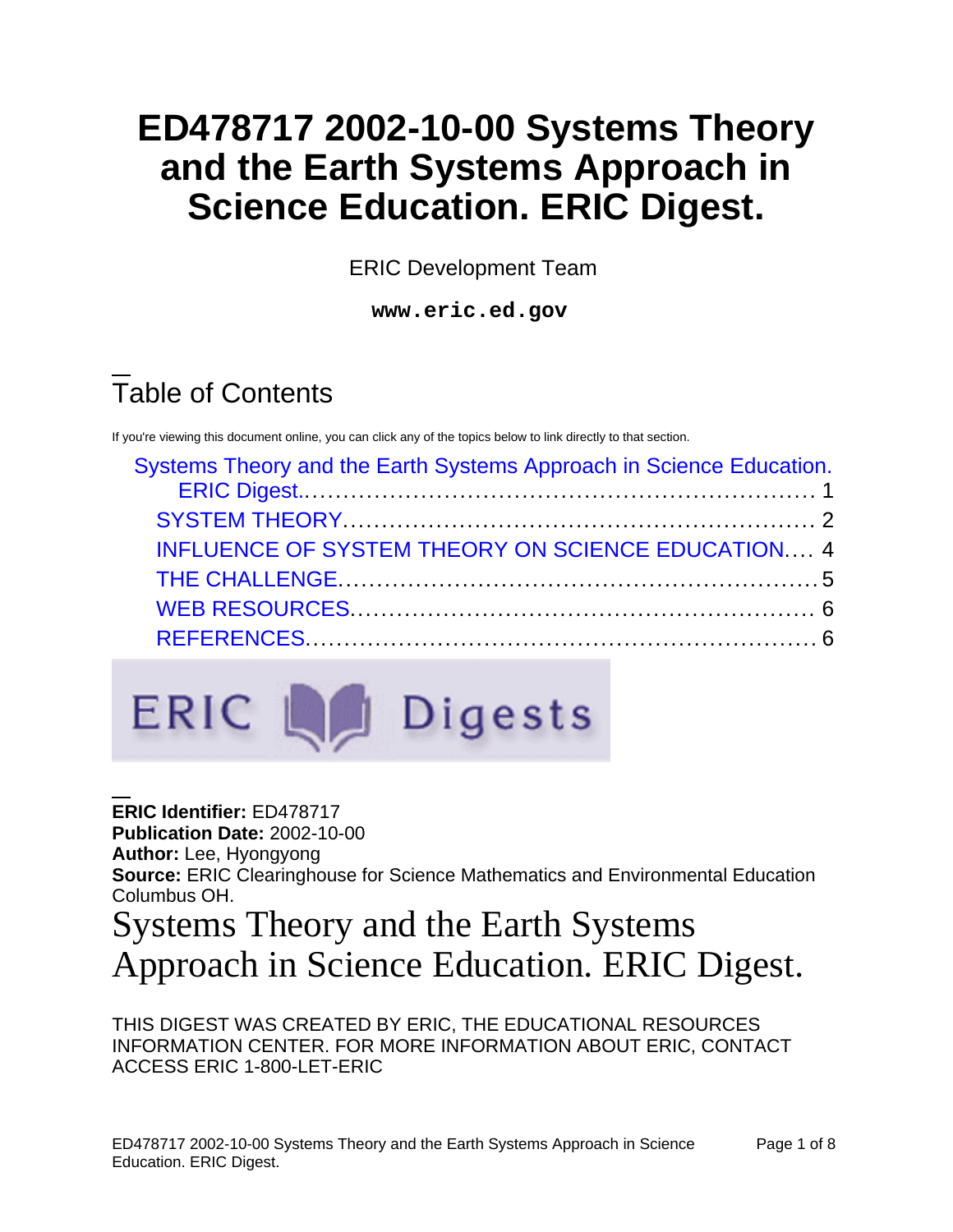During the past three decades, scientists, philosophers, and mathematicians have been working to construct a theoretical framework for unifying the many branches of the scientific enterprise for science education. The outcome of this effort, system theory, provides a framework for understanding both natural and human-constructed environments (Chen & Stroup, 1993). One example, the Earth system developed by the Earth System Sciences Committee (1988) provides Earth science educators with a conceptual approach to curriculum integration (Mayer, 1993). In this approach the Earth is regarded as a unified system of interacting components, including lithosphere, atmosphere, cryosphere, hydrosphere, and biosphere (Earth System Sciences Committee, 1988). The general idea of "Earth systems" is used as a unifying theme of integrated science in over 30 states (Biological Science Curriculum Study, 2000) and has considerably influenced the restructuring of science curriculum and curriculum development. The Earth system concept is also being used by scientists to investigate the role that human activities play in global environmental change (Steffen & Tyson, 2001).

## <span id="page-1-0"></span>SYSTEM THEORY

As Blauberg, Sadovsky and Yudin (1977) observed, a German-Canadian biologist, Ludwig von Bertalanffy (1901-1972) was a creator of General System Theory (GST). His conceptual approach has had a wide impact on such diverse disciplines as biology, psychology, and economics, and his system theory is an attempt to formulate common laws that apply to every scientific field. Heylighen and Joslyn (2001) stated, Bertalanffy was both reacting against reductionism and attempting to revive the unity of science. He emphasized that real systems are open to, and interact with, their environments, and that they can acquire qualitatively new properties through emergence, resulting in continual evolution. Rather than reducing an entity (e.g., the human body) to the properties of its parts or elements (e.g., organs or cells), systems theory focuses on the arrangement of and relations between the parts which connect them into a whole (cf. holism). This particular organization determines a system, which is independent of the concrete substance of the elements (e.g., particles, cells, transistors, people, etc). Thus, the same concepts and principles of organization underlie the different disciplines (physics, biology, technology, sociology, etc.), providing a basis for their unification. (p. 1)

In Bertalanffy's outline of the major aims of general system theory, we can find the implications for education (Chen & Stroup, 1993). His system theory provides a basis and unifying focus for integrated science education. His list of the major aims includes:

\* There is a general tendency towards integration in the various sciences, natural and social.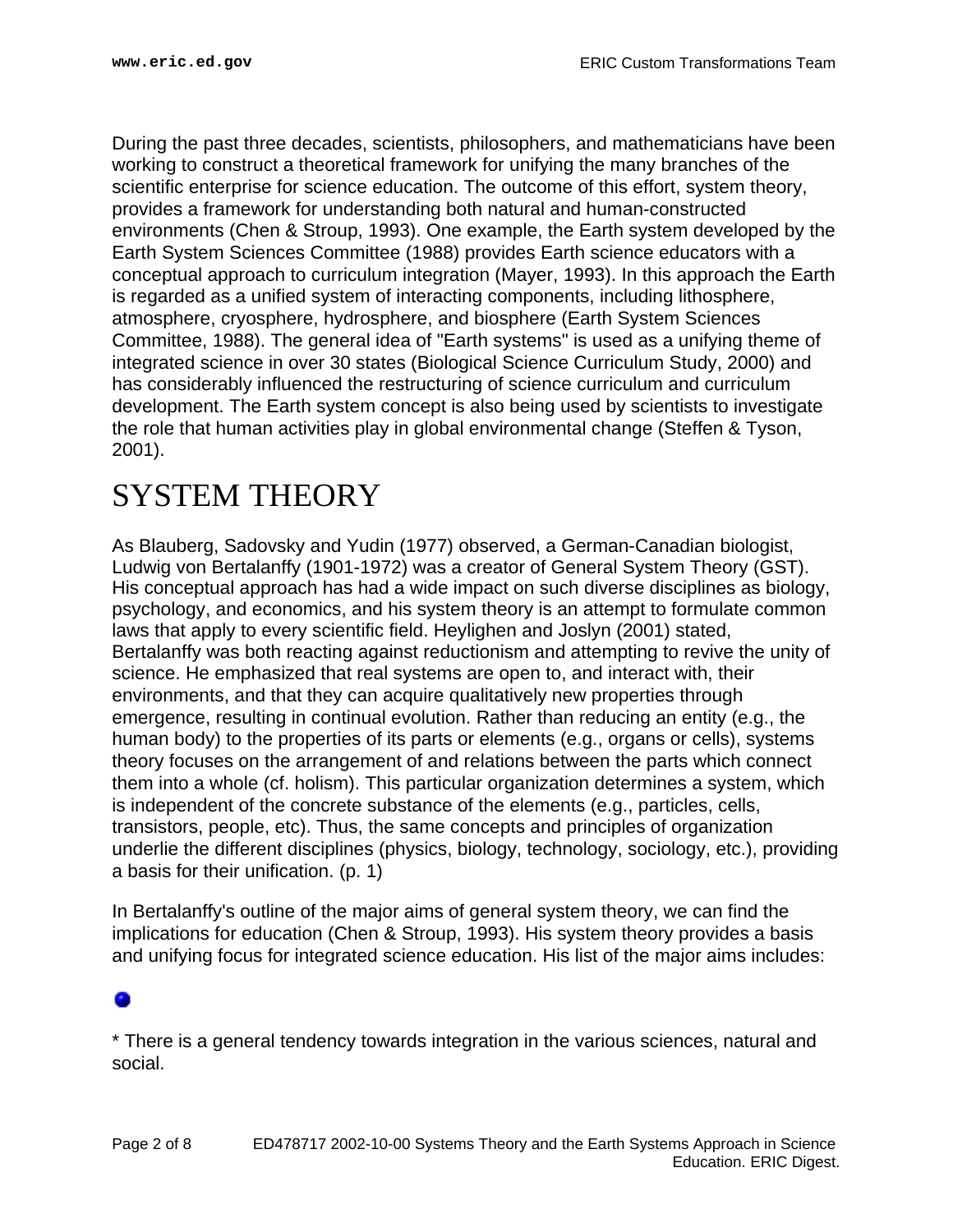\* Such integration seems to be centered in a general theory of systems.

### 0

Such theory may be an important means for aiming at exact theory in the nonphysical fields of science.

### ۰

\* Developing unifying principles running "vertically" through the universe of the individual sciences, this theory brings us nearer to the goal of the unity of science.

## ۰

\* This can lead to a much-needed integration in scientific education. (Bertalanffy, 1969, p. 38)

Heylighen and Joslyn (2001) describe the system theory as "the transdisciplinary study of the abstract organization of phenomena, independent of their substance, type, or spatial or temporal scale of existence. It investigates both the principles common to all complex entities, and the (usually mathematical) models which can be used to describe them." (p. 1) In addition, at the core of system theory are the notions that:

\* A "system" is an ensemble of interaction parts, the sum of which exhibits behavior not localized in its constituent parts. (That is, "the whole is more than the sum of the parts.")

## ۰

\* A system can be physical, biological, social, or symbolic; or it can be comprised of one or more these.

### ۰

\* Change is seen as a transformation of the system in time, which, nevertheless, conserves its identity. Growth, steady state, and decay are major types of change.

### o

\* Goal-directed behavior characterizes the changes observed in the state of the system. A system is seen to be actively organized in terms of the goal and, hence, can be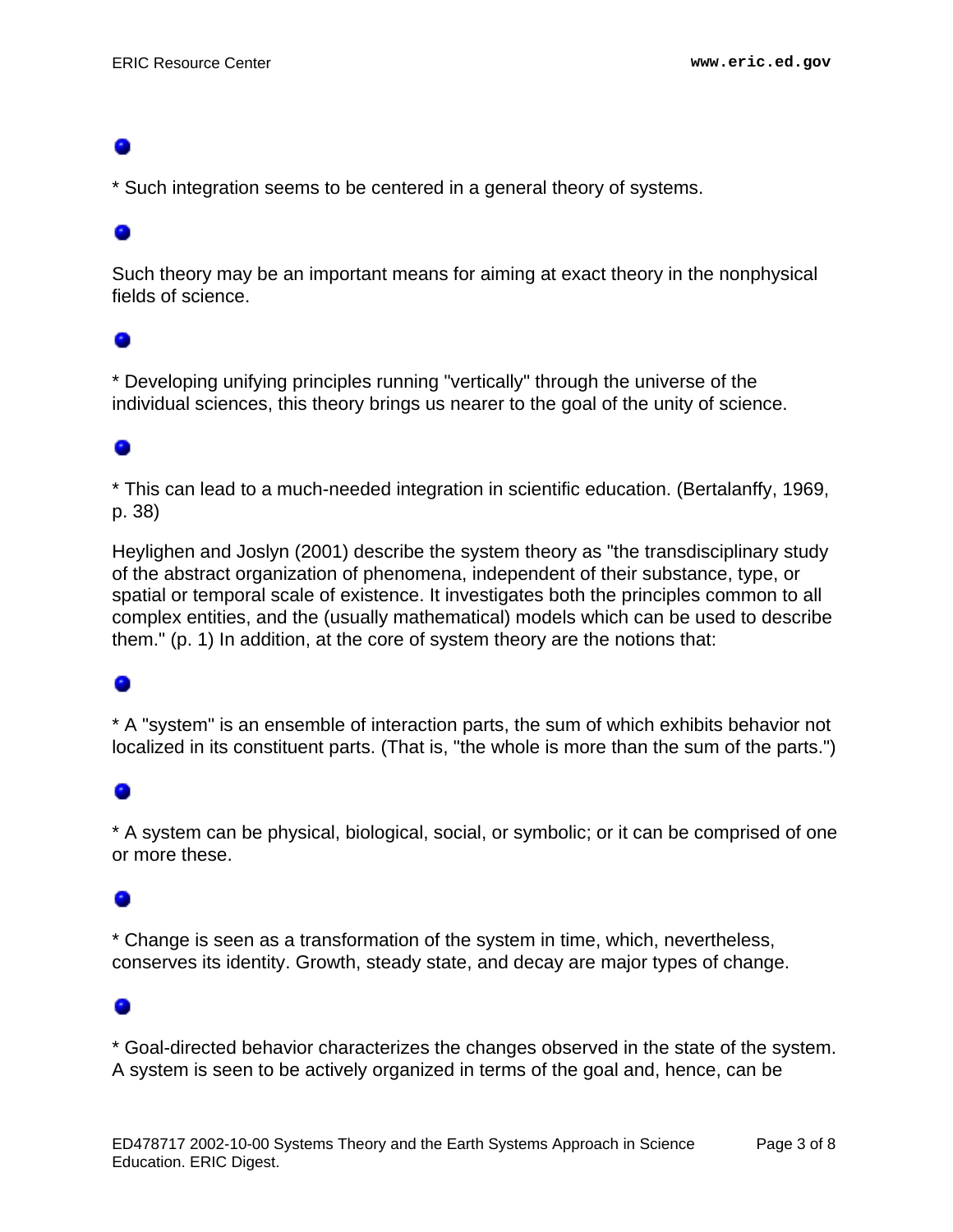understood to exhibit "reverse causality."

\* "Feedback" is the mechanism that mediates between the goal and system behavior.

\* Time is a central variable in system theory. It provides a referent for the very idea of dynamics.

\* The "boundary" serves to delineate the system from the environment and any subsystems from the system as a whole.

\* System-environment interactions can be defined as the input and output of matter, information, and energy. The system can be open, closed, or semipermeable to the environment. (Chen & Stroup, 1993, pp. 448-449)

## <span id="page-3-0"></span>INFLUENCE OF SYSTEM THEORY ON SCIENCE EDUCATION

In building on the traditional science disciplines to study the Earth, the system approach has become widely accepted as a framework by science communities. Several documents also support the 'system' idea as a unifying theme to understand science, and science education. The Earth System Sciences Committee (1988) suggested that "maturation of traditional disciplines, a global view of the Earth from space, and the recognition of the human role in global change have combined to stimulate a new approach to Earth studies-Earth systems science. In this approach, the Earth system is studied as a related set of interacting processes, rather than as a collection of individual components" (p. 13). Furthermore, Mayer (1995) mentioned that the Earth system can provide science educators with a conceptual approach to curriculum integration. Support for teaching and learning about "systems" in science has growing over time (Chen & Stroup, 1993; Karplus & Thier, 1969; Mayer, 1995; Mayer & Kumano, 1999). In the late 1980s, Project 2061 (American Association for the Advancement of Science, 1989) recommended that all students should know about "systems" as a common theme, and the Benchmarks for Science Literacy (American Association for the Advancement of Science, 1993) suggests how student understanding of "systems" as a thematic idea should develop over the school years.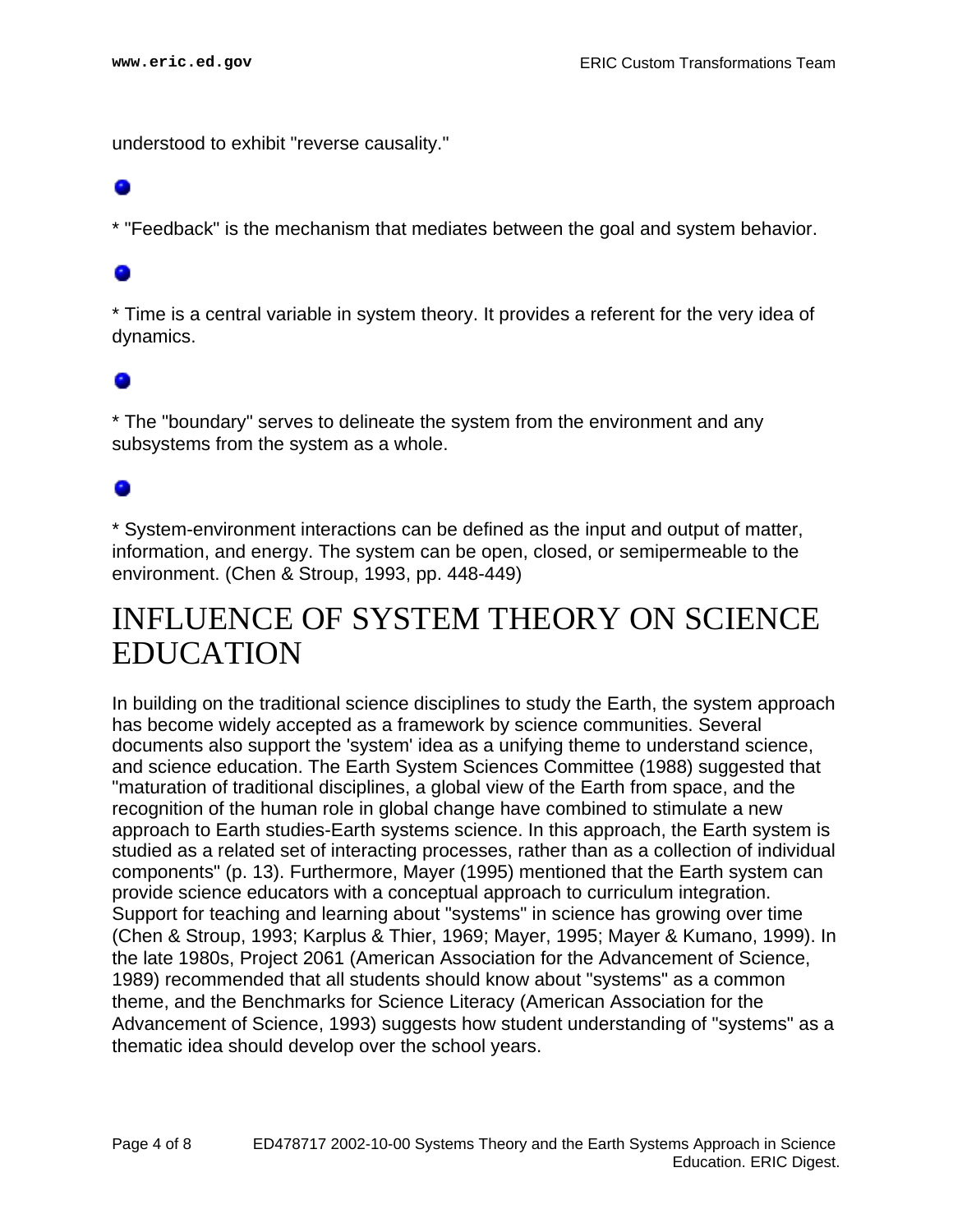More recently, the National Science Education Standards (National Research Council, 1996) identified "systems" as a unifying concept that can provide students a "big picture" of scientific ideas as a context for learning scientific concepts and principles. Moreover, the idea of systems provides "a framework in which students can investigate the four major interacting components of the Earth system-geosphere (crust, mantle, and core), hydrosphere (water), atmosphere (air), and the biosphere (the realm of all living things)" (National Research Council, 1996, pp. 158-159).

Chen and Stroup (1993) emphasized several strengths of system theory for science education:

\* Toward integration: General system theory (GST) provides a set of powerful ideas students can use to integrate and structure their understanding in the disciplines of physical, life, engineering, and social science.

## ۰

\* Engaging Complexity: Complexity is the fundamental trait of the everyday environment in which the student lives. Traditional science education has avoided engaging complexity by promoting curricula built upon overly simplified activities and frameworks. GST provides the tools for actively engaging complexity. This offers the possibility of bridging the gap between the world of the learner and the world of science education.

\* Understanding change: The world as it is experienced is dynamic. To ignore the centrality of change over time is to present a picture that is alienated from reality. Traditional science education has tended to focus on static and rote sequences. The system theory offers the intellectual tools for learners to build understanding based on dynamics. (p. 448)

\* They suggest that system theory "takes up the challenge of creating a powerful framework for discipline integration. As such it stands to provide a coherent alternative to the current pastiche of reform efforts based on vague or underdefined notions of what interdisciplinary science curricula might look like" (p. 457).

# <span id="page-4-0"></span>THE CHALLENGE

As Mayer and Kumano (1999) argued, system oriented science methods and content in school science curricula can effectively help teachers teach about basic physical,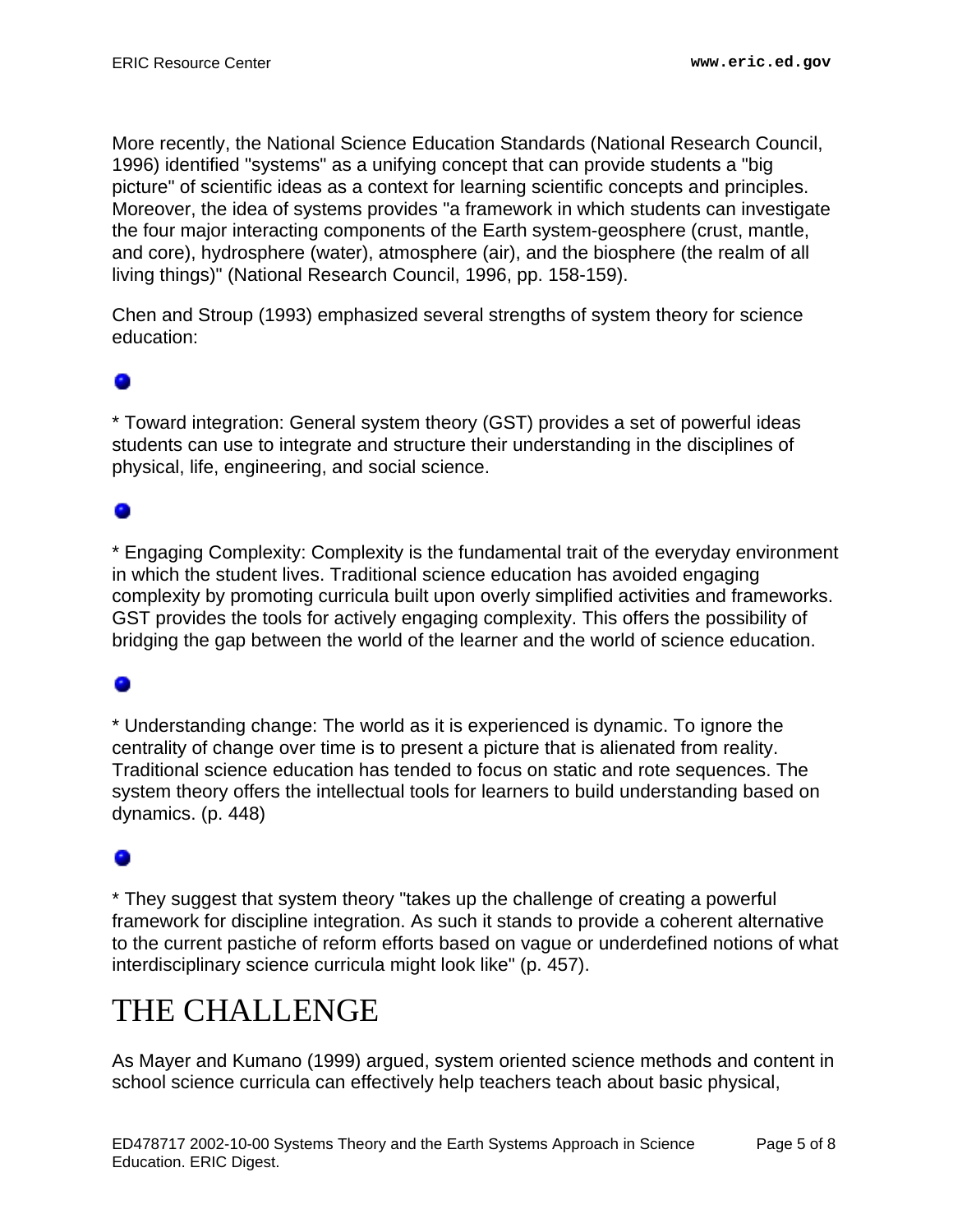chemical and biological processes that act within Earth systems. It can demonstrate how basic processes operate within systems and show how systems are changed by human interventions. Using a system approach (e.g., Earth systems) as a conceptual approach to the organization of curricula can replace many current interdisciplinary approaches to science curricula or curricula integration. In particular, the Earth systems can provide a rationale and organizing conceptual theme for developing new science curricula for all students in the new global era. A recent case study (Lee, 2002) of a teacher who developed his own Integrated Earth Systems Science Curriculum by using an Earth system approach focused on locally relevant topics that lead to a global perspective; the interaction of water, land, air, and life (human); and the effect of human activities on Earth systems. The course has been very successful and well received by students. Others have developed individual activities that focus on the Earth system concept (i.e. Henriques, 2000). The challenge is to expand the systems approach to science curriculum areas beyond the Earth sciences.

## <span id="page-5-0"></span>WEB RESOURCES

"Digital Library for Earth System Education" http://www.dlese.org/

"Earth Systems Education"

http://www.ag.ohio-state.edu/~earthsys/

"Earth System Science Education Alliance"

http://www.cet.edu/essea/

"Earth System Science Online"

http://www.usra.edu/esse/essonline/

Search the ERIC database

Note. Use "earth systems" as an Identifier

http://ericir.syr.edu/Eric/adv\_search.shtml

## <span id="page-5-1"></span>REFERENCES

American Association for the Advancement of Science. (1989). "Science for all Americans". New York: Oxford University Press. American Association for the Advancement of Science. (1993). "Benchmarks for science literacy". New York: Oxford University Press.

Biological Science Curriculum Study. (2000). "Making sense of integrated science: A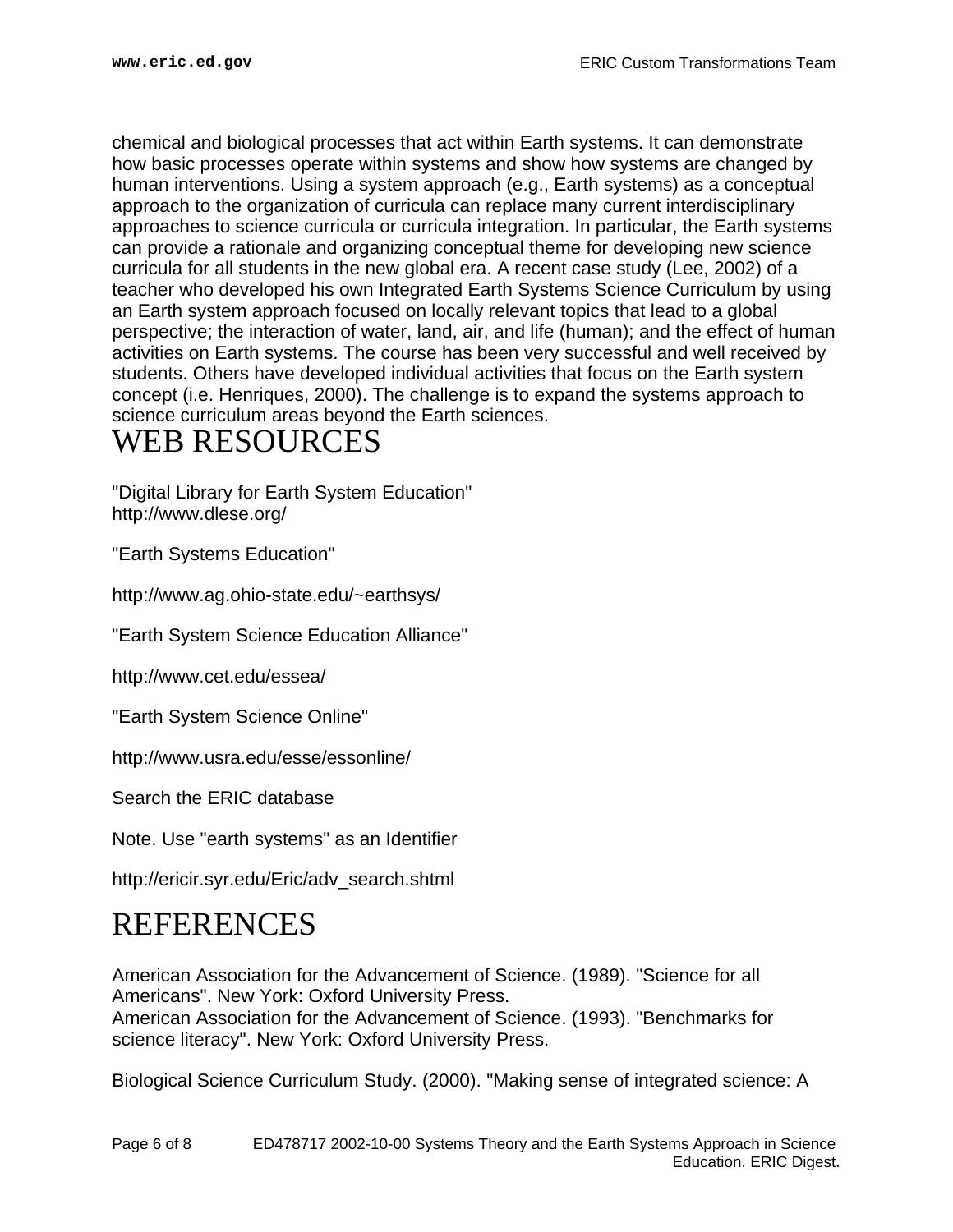guide for high schools". Colorado Springs, CO: Author.

Bertalanffy, L. (1969). "General system theory: Foundations, development, applications". New York, NY: George Braziller, Inc.

Blauberg, I. V., Sadovsky, V. N., & Yudin, E. G. (1977). Systems theory: Philosophical and methodological problems. Moscow: Progress Publishers

Chen, D., & Stroup, W. (1993). General system theory: Toward a conceptual framework for science and technology education for all. "Journal of Science Education and Technology", 2(3), 447-459.

Steffen, W., & Tyson, P. (Eds.). (2001, October). Earth system science: An integrated approach. "Environment", 43 (8), 21-27.

Earth System Sciences Committee. (1988). "Earth system science: A closer view". Washington, DC: National Aeronautics and Space Administration.

Henriques, L. (2000, September). Earth systems in a bottle. "Science Teacher", 67 (6), 48-51. [EJ 618 808]

Heylighen, F., & Joslyn, C. (2001). "What is systems theory?" Retrieved February 27, 2001, from http://pespmc1.vub.ac.be/SYSTHEOR.html

Karplus, R., & Thier, H. (1969). "A new look at elementary school science; science curriculum improvement study". Chicago, IL: Rand McNally.

Lee, H. (2002). "A case study of integrated science curriculum: Earth systems approach". Unpublished doctoral dissertation, The Ohio State University, Columbus, OH.

Mayer, V. J. (1993). "Earth systems education" (ERIC Digest EDO-SE-93-2). Columbus, OH: ERIC Clearinghouse for Science, Mathematics, and Environmental Education. [Available online at: http://www.ericse.org/digests/dse93-2.html]

Mayer, V. J. (1995). Using the Earth system for integrating the science curriculum. "Science Education", 79(4), 375-391.

Mayer, V. J., & Kumano, Y. (1999). The role of system science in future school science curricula. "Studies in Science Education", 34, 71-91.

National Research Council. (1996). "National science education standards". Washington, D.C.: National Academy Press.

-----